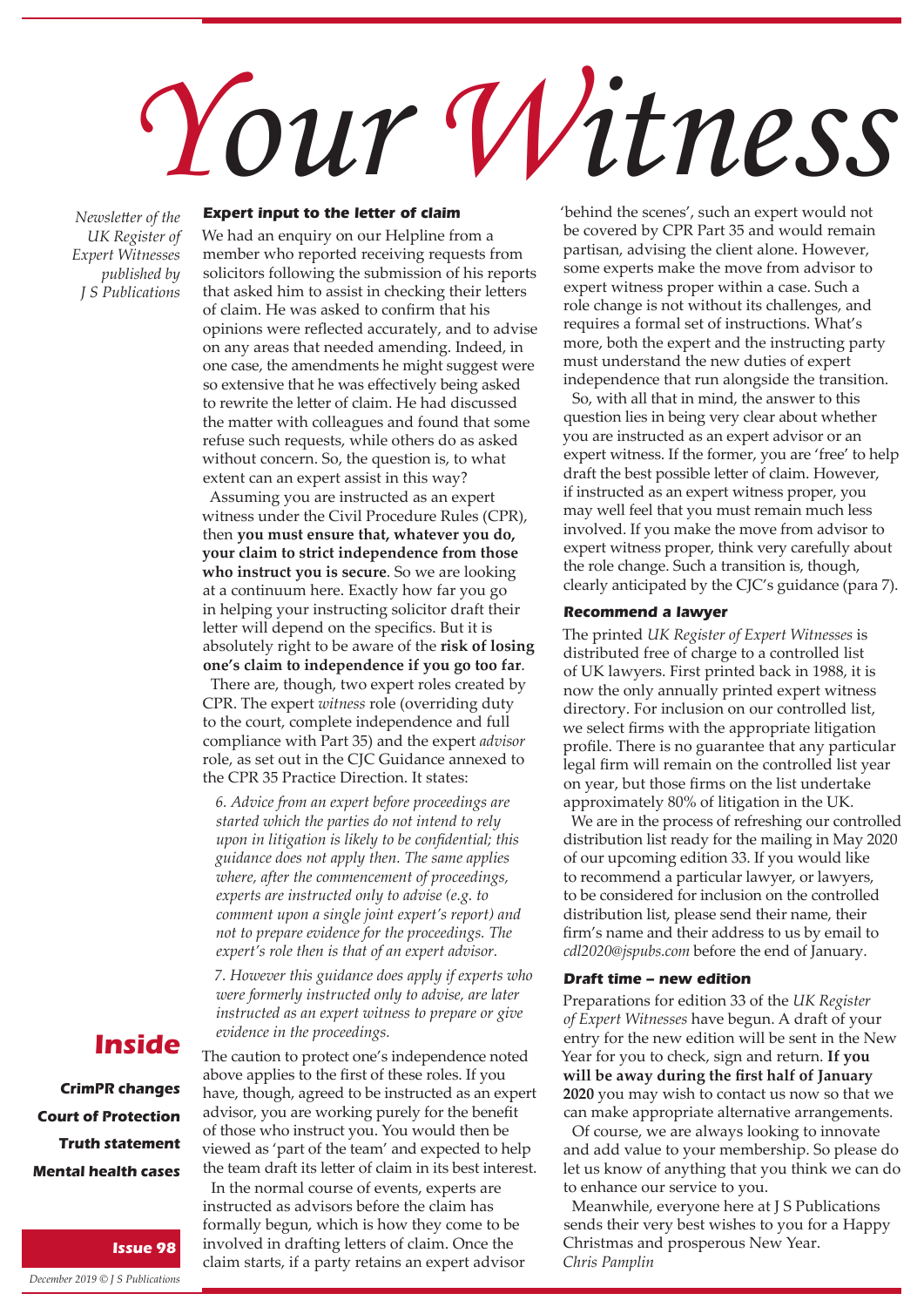# Disclosure by experts under Criminal

On 1 April 2019 the Criminal Procedure (Amendment) Rules 2019 came into force. They amend the Criminal Procedure Rules 2015 in a number of ways. For the purposes of this commentary, though, we highlight those that have specific application to expert witnesses.

The rules governing experts are, of course, contained in Part 19 of the Criminal Procedure Rules (CrimPR). The relevant changes and additions in the amendment concern disclosure by expert witnesses. (Visit *www.jspubs.com/ crimpr* to access the full text of the CrimPR.)

The changes have been made by the Rule Committee partly in response to recommendations proposed by the Law Commission in its report '*Expert Evidence in Criminal Proceedings in England and Wales*'. This followed concerns expressed by the Forensic Science Regulator in 2018 that some expert witnesses had, on occasion, failed to provide those who commission them, or the courts, with fair and accurate accounts of their qualifications and expertise. Consequently, a review was carried out by the Committee, and this led it to conclude that there was uncertainty among experts as to what they were required to disclose under the Rules, as then drafted, and who had responsibility for disclosure. The Committee found that there was a broad misunderstanding, ranging from experts who had recognised no obligation on them to disclose anything, to experts who thought it necessary to disclose everything, from parking fines to personal matrimonial proceedings!

To our mind, that range of awareness seems rather surprising. The majority of expert witnesses, we suggest, are well aware of the extent of their disclosure obligations. No doubt the Committee managed to find some who were not, and this was considered sufficient to justify an amendment to the Rules.

A new rule 19.9 has also been added to address the procedure for withholding, on public interest grounds, the information an expert witness would otherwise be required to disclose.

#### **New duty on experts to disclose**

*New scope to rebut criticism and/or explain improvements*

*Past judicial criticism (however unfair) must be disclosed* 

> Rules 19.2 and 19.3 have been amended to require expert witnesses to **disclose to the parties, and the court, anything that might reasonably be thought capable of undermining the reliability of their opinion or detracting from their credibility or impartiality**.

At first glance, the amendment to Rules 19.2 and 19.3 might appear relatively innocuous. However, it **introduces significant and important changes in relation to expert disclosure**. Under Rule  $19.3(c)$ , as drafted originally, there was an obligation on the *instructing party* to disclose anything reasonably thought capable of detracting substantially from the credibility of that expert. The new Rules place a *duty on the expert to make disclosure to those instructing them* of anything of which they are aware that might

reasonably be thought capable of undermining the reliability of the expert's opinion or detracting from the credibility or impartiality of the expert (19.2(d)). It should be noted that **the amendment introduces a new and explicit duty on the expert to make disclosure to those instructing them**. The instructing party is, if intending to rely on the expert's report, required to make similar disclosure to the other parties of anything of which it is aware that might reasonably be thought capable of undermining the reliability of the expert's opinion, or detracting from the credibility or impartiality of the expert (Rule 19.3(c) as amended).

To supplement the amendments to the CrimPR, there have also been changes to the associated Practice Directions (PD). CrimPR PD 19A.7 gives examples of matters that should be disclosed pursuant to the new rules. It makes clear that the examples offered are not intended to be a complete and exhaustive list. However, the list is wide ranging and diverse, and is worth setting out in full here:

- (a) **any fee arrangement** under which the amount or payment of the expert's fees is in any way dependent on the outcome of the case
- (b) **any conflict of interest** of any kind, other than a potential conflict disclosed in the expert's report
- (c) **adverse judicial comment**
- (d) any case in which an appeal has been allowed by reason of a **deficiency in the expert's evidence**
- (e) **any adverse finding, disciplinary proceedings or other criticism by a professional, regulatory or registration body or authority**, including the Forensic Science Regulator
- (f) any such adverse finding or disciplinary proceedings against, or other such criticism of, **others associated with the corporation or other body with which the expert works** which calls into question the quality of that corporation's or body's work generally
- (g) **conviction of a criminal offence** in circumstances that suggest:
	- (i) a **lack of respect** for, or understanding of, the interests of the criminal justice system (for example, perjury; acts perverting or tending to pervert the course of public justice)
	- (ii) **dishonesty** (for example, theft or fraud) or
	- (iii) a **lack of personal integrity** (for example, corruption or a sexual offence)
- (h) **lack of an accreditation** or other commitment to prescribed standards where that might be expected
- (i) a **history of failure or poor performance** in quality or proficiency assessments
- (j) a **history of lax or inadequate scientific methods**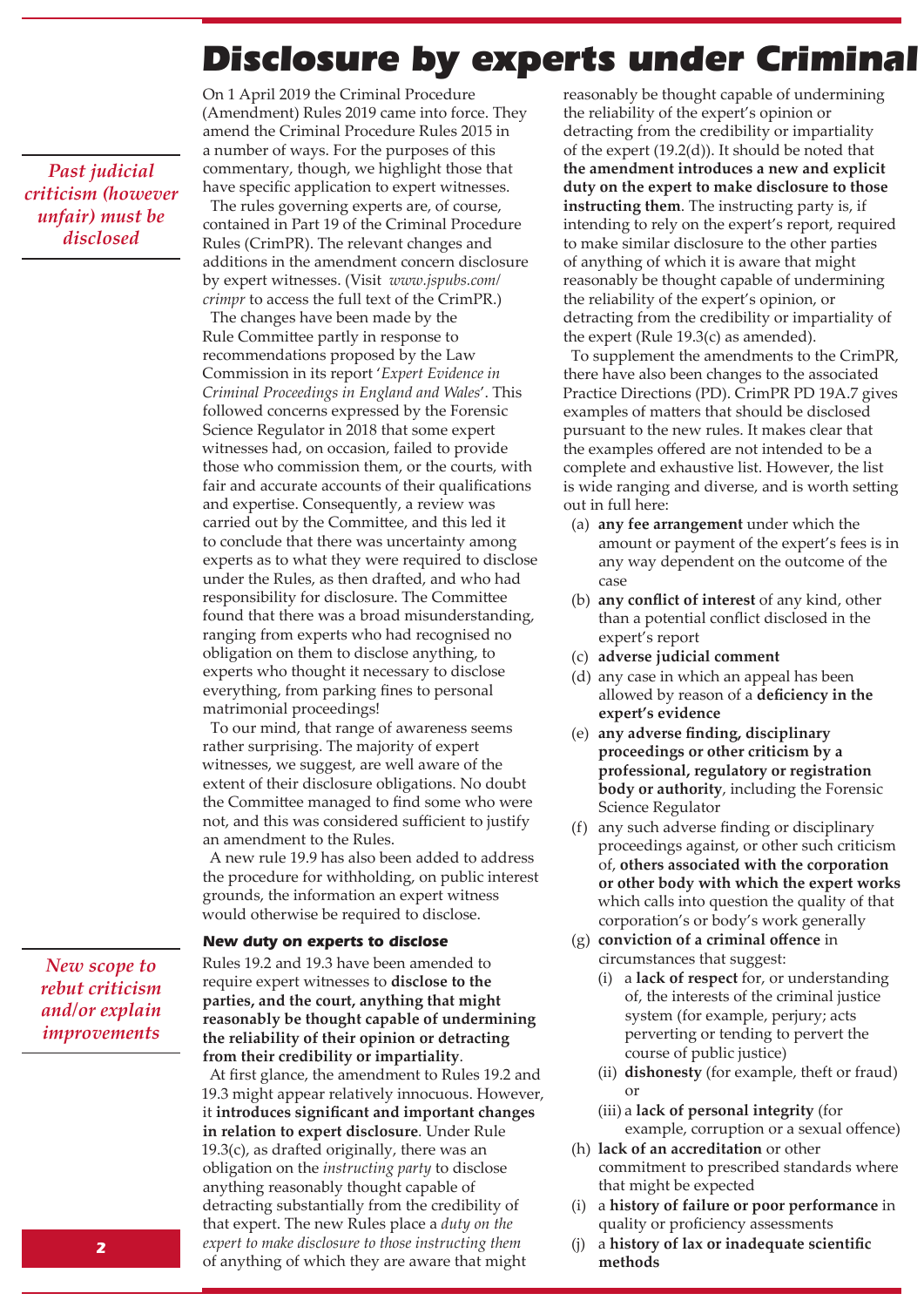# **Procedure Rules**

- (k) a **history of failure to observe recognised standards** in the expert's area of expertise
- (l) a **history of failure to adhere to the standards expected of an expert witness** in the criminal justice system.

### **Disclosing adverse judicial comment**

The requirement to disclose adverse judicial comment (PD 19A.7(c)) poses its own problems of interpretation. **What exactly is encompassed by 'adverse judicial comment'?** Is this limited to specific criticism of an expert contained in a formal judgment, or does it extend to any throwaway negative remark directed to an expert during the course of a trial?

We have reported in the past on cases in which there has been criticism of experts that was clearly seen to be uncalled-for or otherwise unfair. It might also be noted that experts who have been adversely criticised are very likely to have had no opportunity to defend themselves from such criticism. It appears, however, that there is some scope for this criticism to be addressed.

In a case in which an expert, or a corporation or body with which the expert works, has been criticised without a full investigation, e.g. by adverse comment in the course of a judgment, it would be reasonable to expect those criticised to **supply information about the conduct and conclusions of any independent investigation into the incident**. Any **steps taken to address the criticism** might also be explained (PD 19A.8). On a broad interpretation, this approach would allow the expert to add his own comments regarding the criticism.

 In some circumstances, the expert might be **unaware of criticism**, or one or other of the matters listed in PD 19A.7. It must be borne in mind that Rule 19.2(d) limits the expert's disclosure to anything '*of which they are aware*' that might reasonably be thought capable of undermining the reliability of the expert's opinion or detracting from the credibility or impartiality of the expert. **The rules do not require persistent or disproportionate enquiry**, and courts will recognise that there may be occasions when neither the expert nor the instructing party has been made aware of criticism.

However, the expert witness must be very wary in cases when they ought reasonably to have been aware of the criticism. If matters are ostensibly within the scope of the disclosure obligations and they come to the attention of the court without being disclosed by the party introducing the evidence, then that party, and the expert, should expect a searching examination of the circumstances. Subject to what emerges, the court may exercise its power under Section 81 of the Police and Criminal Evidence Act 1984 or Section 20 of the Criminal Procedure and Investigations Act 1996 to exclude the expert evidence (PD 19A.9).

### **New power to hide sensitive information**

The amendments also add an entirely new rule (19.9) to the CrimPR. This makes provision for a procedure whereby permission can be sought from the court to withhold, in the public interest, information that expert evidence might otherwise have been expected to include, e.g. details of criminal investigative techniques. The new provision has been introduced following the ruling of the Court of Appeal in *R -v- Kelly*<sup>1</sup> .

In this case, the prosecution gave evidence on the content of encrypted messages extracted from an electronic device. It was considered to be in the public interest that the expert should not be obliged to reveal the techniques used in the decryption, and this approach was upheld by the court. The Court of Appeal said that courts have a power to allow a party who introduces expert evidence to withhold some of the information that otherwise might be revealed if it is in the public interest to do so and, where that party is the prosecutor, so long as it is not unfair to the defendant.

An application under Rule 19.9 must identify the information sought to be withheld and explain why the applicant thinks that it would be in the public interest to withhold it. Obviously, it should omit from the part of the application served on the other party anything that would reveal what the applicant thinks ought to be withheld! The court can determine the application with or without a hearing. However, if there is a hearing, it will be held in private and, if the court so directs, may be wholly or in part in the absence of the party from whom information is being withheld.

#### **Summary**

The amendments to CrimPR **Parts 19.2 and 19.3 place the burden of responsibility on the expert to make relevant disclosure**. They go considerably further than might have been expected. Experts are placed in the position of having to make **objective self-assessments**, and to decide whether they, or the body for which they work, are aware of anything that could affect the reliability of their opinions, or their credibility or impartiality as expert witnesses. Experts will need to give careful thought to this change and to familiarise themselves with the list of examples outlined in PD 19A.7. There might also be a need to keep a sufficiently **detailed record of previous cases** with which they have been involved, particularly when considering the possibility of any conflict of interest, adverse judicial comment or appeals by reason of a deficiency in the expert's evidence.

However, since the position hitherto has been that expert witnesses have had no clear process by which they are able to rebut what they believe is unfair judicial criticism, perhaps these changes are to be welcomed.

*New power to hide investigatory methods and techniques*

### **References**

<sup>1</sup> *R -v- Kelly* [2018] *EWCA Crim* 1893.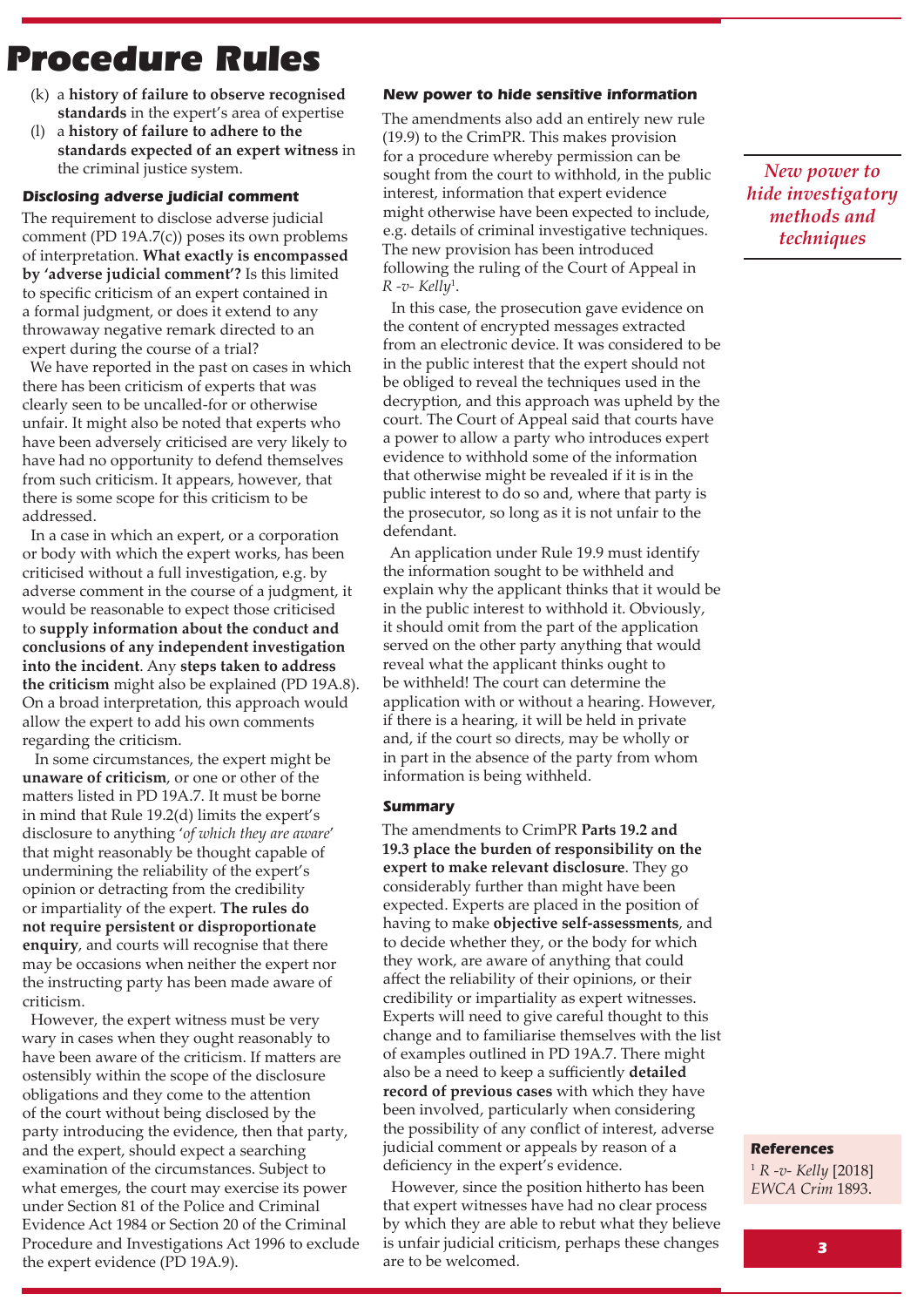# **Guidance for experts in the Court of**

*Urgency is common in Court of Protection cases* A common factor in cases where experts get into difficulty is a lack of adequate communication between the expert and the instructing party. Effective case management by the court is the solution because it can ensure timely and full disclosure and exchange of information. In lengthy or complex cases where circumstances can easily change, and in particular those involving clinical care, poor ongoing communication between the expert, the instructing solicitor and the court can only make matters worse. This is especially true of cases in the Court of Protection. In this court, decisions often need to be taken urgently, so the court does not necessarily follow the normal procedural steps of a typical case in other jurisdictional divisions. These limited case management procedures in the Court of Protection have

#### **Court of Protection**

consequences for experts.

The functions of the Court of Protection include:

- **• deciding whether someone has the mental capacity to make a particular decision for themselves**
- **• appointing deputies** to make ongoing decisions for people who lack mental capacity
- **• giving people permission to make one-off decisions** on behalf of someone else who lacks mental capacity
- **• handling urgent or emergency applications** where a decision must be made on behalf of someone else without delay
- **• making decisions about when someone can be deprived of their liberty** under the Mental Capacity Act.

The Court deals mostly with decisions about a person's welfare, property or medical treatment. It can make such decisions itself, or it can give the power to someone else (a 'deputy').

Vulnerable persons may be placed under the protection of the Court by the Official Solicitor, who will assume responsibility for their welfare and protection. Where persons are undergoing some form of clinical treatment, the Court will often hear evidence from the treating clinician when making decisions in relation to the patient or when making any other orders respecting the protection order or persons appointed therein.

Treating clinicians and their role in the litigation are perhaps atypical of other experts appointed by the court or the parties in other types of proceeding. Indeed, there is often some ambiguity regarding their precise status and the rules governing them. Fortunately, the Court of Protection has recently taken the opportunity to clarify the role and provide guidance for experts.

In *Southwark LBC -v- NP*<sup>1</sup> (24 Oct 2019), a 17 year-old young person (NP) was placed on a child protection plan by Southwark London Borough Council (the LA). NP has cerebral palsy and had been living with her mother. However, the LA was concerned that the mother was

neglecting her. NP was hospitalised when she became so malnourished that she was at risk of death. She was diagnosed with atypical anorexia and agreed to a re-feeding programme. But the mother was not supportive and the hospital was concerned that the mother–daughter dynamic was contributing to NP's disorder.

The LA began proceedings in the Court of Protection under the Mental Capacity Act 2005 seeking declarations and best interest decisions in respect of NP under sections 15 and 16 of the 2005 Act. Pursuant to the order of Hayden J, NP was placed in a residential unit. However, due to the urgency of the issues addressed at that hearing, limited litigation case management was possible at the time. Shortly before the matter was due to return to court, the Official Solicitor, acting on NP's behalf, was required to make a without-notice application for permission to file a statement from NP's treating clinician at the respondent hospital, South London and Maudsley NHS Foundation Trust. The application asked whether the court could be placed in a position to make informed decisions for NP's immediate future.

The Official Solicitor considered that it was in NP's best interests to continue living in the residential unit. However, a psychiatrist who had been assessing NP, but who did not have all the evidence on her relationship with the mother, thought it might be appropriate to increase NP's contact with the mother as well as time spent at her home. This proposal was based on the psychiatrist's experience of 'family therapy models' where it was normally helpful to include parents in the treatment of eating disorders. The Official Solicitor felt that such a course might be potentially disastrous for NP and that, had the psychiatrist been made aware of the full history of NP's relationship with her mother and her mother's conduct, the psychiatrist would have expressed a wholly different view.

Hayden J, Vice President of the Court of Protection, was mindful that, at the relevant time, the parties and the court were dealing with a crisis. NP's long-term health and, indeed, her life were in peril. Accordingly, **the orders made reflected the need to act urgently but they did not establish any litigation case management**. Detailed directions, he said, would have been difficult in those circumstances. In the days before the current hearing, the Official Solicitor recognised that nothing had been done in the interim by way of updating the court in a manner that would enable it to take informed decisions for NP's immediate future.

Hayden J identified the danger of what he called 'conceptual silos', in which the parties, experts and professionals fail adequately to share information that will inform their own decision-making. He was at pains to avoid placing the blame on any expert or individual, but said that it was intended as a constructive

*Urgency can compromise effective case management*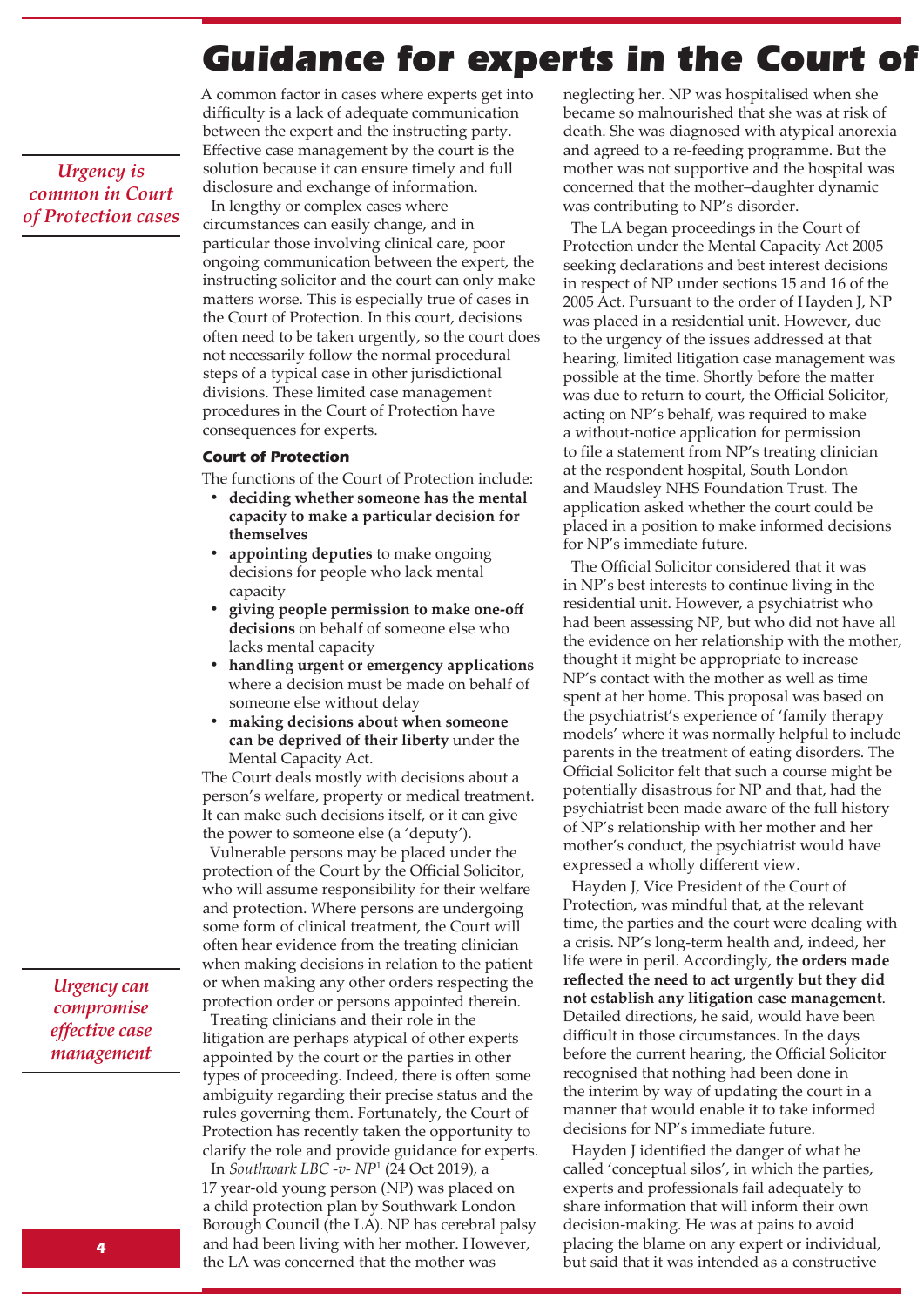# **Protection**

observation. The danger was rooted in the difficulty that the Court of Protection has in adhering to established case management processes as a consequence of the dynamic nature of the cases that come before it.

### **Why aren't experts meeting?**

A surprising revelation to come from Hayden J's comments concerned the practice in the Court of Protection regarding meetings of experts. After making inquiries of all the very experienced counsel in the case as to whether they had ever had experience of an experts' meeting being conducted in Court of Protection proceedings, astonishingly only one had, and then only on two occasions! The judge himself said that he did not remember a document reflecting such a meeting being filed in any proceedings. In a court arena where conflicts of expert evidence arise regularly, and in which such evidence is commonplace, this was, to his mind, very odd.

Hayden J also noted that he was rarely called upon to make Disclosure Orders, and had frequently been concerned with poor communication which ought otherwise to have been regarded as integral to informed decisiontaking. The judge said that he was convinced that the court and the lawyers could improve case management. To facilitate this, he took the opportunity to set out case management guidance for the Court of Protection, with a particular focus on expert evidence.

### **New case management guidance**

The judge's ruling contained the following advice:

- 1 The avoidance of delay should be read into Court of Protection proceedings as a facet of Article 6 of the ECHR.
- 2 Effective case management is intrinsic to the avoidance of delay. Thought should always be given to whether, when and in what circumstances the case should return to court. That will require evaluation of the evidence the court is likely to need and when the case should be heard. Such evaluation should be driven by an unswerving focus on both the protected person's best interests and the ongoing obligation to promote a return to capacity where that is potentially achievable.
- 3 Where it isn't possible to anticipate what future evidence might be required, parties should monitor development of the case and return to the court for a directions hearing if further evidence is required that necessitates case management.
- 4 Under the Court of Protection Rules 2017 PD 15A, the use of expert evidence is limited to that necessary to assist the court to resolve the issues in the proceedings.
- The key elements of an expert's general duties are: (a) the expert has a duty to help the court on matters within their

own expertise; (b) their evidence should be independent and uninfluenced by the pressures of the proceedings; (c) they should assist the court by providing objective, unbiased opinion on matters within their expertise, and should not assume the role of an advocate; (d) they should consider all material facts, including those that might detract from their opinion; (e) they should make it clear when a question or issue falls outside their expertise and also when they are unable to reach a definite opinion, e.g. if they have insufficient information; and (f) if they change their view on any material matter, they should let all parties know without delay, and the court when appropriate.

- 6 The Court of Protection frequently takes evidence from treating clinicians. Such clinicians have precisely the same obligations and duties, when preparing reports and giving evidence, as independently instructed experts. Further, the lawyers must ensure that the clinicians are furnished with all relevant material that is likely to affect their views, conclusions and recommendations. That principle is not merely good litigation practice, but is indivisible from the effective protection of the protected person's welfare and autonomy.
- 7 Evidence of clinicians, experts, social workers and care specialists are individual features of a broader forensic landscape into which the lay evidence has to be factored. One expert or clinician is unlikely ever to provide the entire answer to the case. It follows that meetings of experts or professionals should always be considered to be a useful tool to share information and identify areas of agreement and disagreement.
- 8 When evaluating the significance of expert evidence, if the issues being considered are at the parameters or frontier of medical or expert knowledge, that should be properly identified and acknowledged.
- 9 Witnesses from expert disciplines might be susceptible to 'confirmation bias', meaning they might reach for evidence that supports their proffered conclusion without properly engaging with evidence that might weaken it.
- 10 Consideration must always be given to relevant, proportionate written questions to an independently instructed expert.

#### **Summary**

From the revelations made in this case, you might surmise that the Court of Protection has hitherto been a bastion of resistance to many of the practices adopted by other courts in relation to expert witnesses. The guidelines now issued should return it to the fold.

*Management of expert witnesses brought in line with CPR*

### **References**

*<sup>1</sup> Southwark LBC -v- NP Court of Protection* [2019] *EWCOP* 48.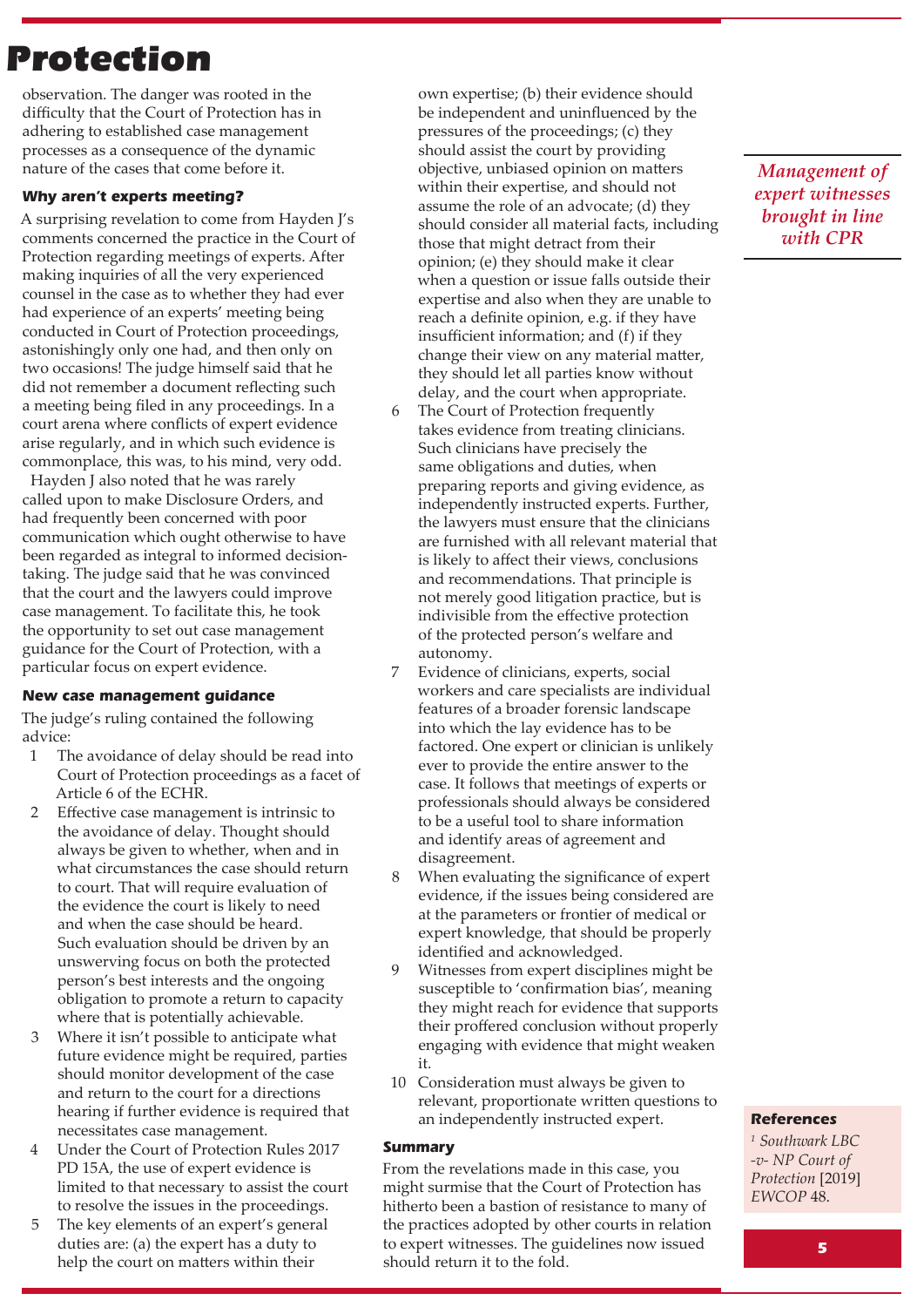# Testing statements of truth

*Evidential truth is for the jury, not the expert*

It is increasingly common for those who have suffered trauma during a crime to receive some form of counselling. This means that counsellors might be party to all manner of information imparted to them by a victim in the course of a counselling session. They are also in a position to note the demeanour of a person at what is often a very early stage in the trauma process and prior to any complaint to the police. While at first sight the reception of such information might seem to be a useful resource for the court, the qualifications of counsellors will vary considerably and their ability to express an opinion on the truth of that information will need testing. **What, then, is the scope of expert evidence from a suitably qualified counsellor?**

This was the question considered by the Court of Appeal in *R -v- (1) SJ (2) MM*<sup>1</sup> . The appellants in the case were the foster parents of two sisters and they were appealing against their convictions for a number of offences of cruelty, assault and rape. The original prosecution evidence came largely from video tapes of police interviews that had taken place over a period of 10 years. Additional evidence was provided by two counsellors who had worked with one of the sisters in the period between her leaving the appellants' home and first talking to the police.

At trial, the court had heard expert evidence from one of the counsellors. In giving that evidence, the counsellor commented on the sister's descriptions of abuse. These, she said, were believable, and she had been deeply convinced of their truth. She gave opinion evidence that the sister's emotional presentation and physical demeanour during the counselling sessions were in keeping with a victim of abuse, and made the comment that she was 'damaged and suffering the effects of abuse'. At the time of the trial, it seems that everyone was prepared, the judge included, to treat the counsellor's evidence as admissible expert evidence.

The foster parents appealed against the conviction on grounds including that the counsellor's evidence had been wrongly labelled as expert evidence. It had been, they said, far too subjective and therefore mostly inadmissible.

The Crown accepted that the evidence was inadmissible in relation to any statements of opinion, any emotive terminology and any references to the counsellor's belief in the truth of the allegations made. It argued, however, that this evidence had not been central to the case and that the directions given to the jury in relation to their assessment of the truth or otherwise of the sisters' statements had been correct.

The Court took the opportunity to explain the status of counsellors as expert witnesses and as witnesses of fact. Coulson LJ outlined the circumstances in which a counsellor might give an expert opinion and when they must not. It's fair to say that the Court had some reluctance in categorising counsellors as experts at all! **expert**. **<sup>6</sup>**

Coulson LJ said that the starting point should always be that a counsellor's evidence went to **factual matters only**. The expert opinion of a counsellor might be permissible, for example, if there was some dispute about the counselling techniques used and it was relevant in deciding the value to be attributed to a counsellor's factual evidence. Clearly that would be a rare case!

The Court concluded that there were, perhaps, some limited circumstances in which a counsellor could give evidence about a complainant's demeanour. The Court compared this with, for example, the evidence that might be admissible from a policewoman concerning a victim's level of distress when first interviewed. If such evidence was admitted at all, it was necessary that it should carry little evidential weight and a careful direction to the jury was necessary.

The main reason for allowing evidence from a counsellor is usually to adduce evidence that a complaint was made at the time of an alleged event or shortly thereafter. While the counsellor can give factual evidence as to what was said, they cannot (except as stated above) give their opinion on the demeanour/mental state of the complainant; still less can they offer an opinion on the truth of any statement made. To do so would effectively be saying to the jury that a particular witness was reliable, contrary to the principle in *R -v- Robinson (Raymond)*<sup>2</sup> . It is, of course, for the jury to form its own view on the reliability or otherwise of a witness.

Evidence of the counsellor's opinion in this case was therefore deemed inadmissible. She was not an expert. Not only did her statements offend against the principle in *Robinson*, but they were subjective and contained over-emotive language that should have no place in any witness statement. These statements were not probative, and they ran the clear risk of prejudicing the jury.

The statements of Coulson LJ in this case serve to remind us of the broader principles involved and the need for experts to avoid subjective and emotive language in their reports. Experts should also steer well clear of venturing any opinion on the truth of statements communicated to them by witnesses. The dangers of this were highlighted in *R -v- C*<sup>3</sup> .

The case involved historical sexual offences against children. During the course of the trial, two experts were permitted to give their opinion on the truth of statements made by the children, and the judge directed the jury that it was entitled to use those opinions as evidence supporting the truth of the allegations. Quashing the convictions and ordering a retrial, the Court of Appeal said in *R -v- C* that evidence given by experts that tended to convey to the jury the expert's opinion of the truth or otherwise of the complaint was clearly inadmissible. **The truth and reliability of the evidence is a matter for the jury, not for the** 

### **References**

*<sup>1</sup> R -v- (1) SJ (2) MM* [2019] *EWCA Crim*  1570.

*<sup>2</sup> R -v- Robinson (Raymond)* [1994] 3 *All ER* 346.

*<sup>3</sup> R -v- C* [2012] *EWCA Crim* 1478.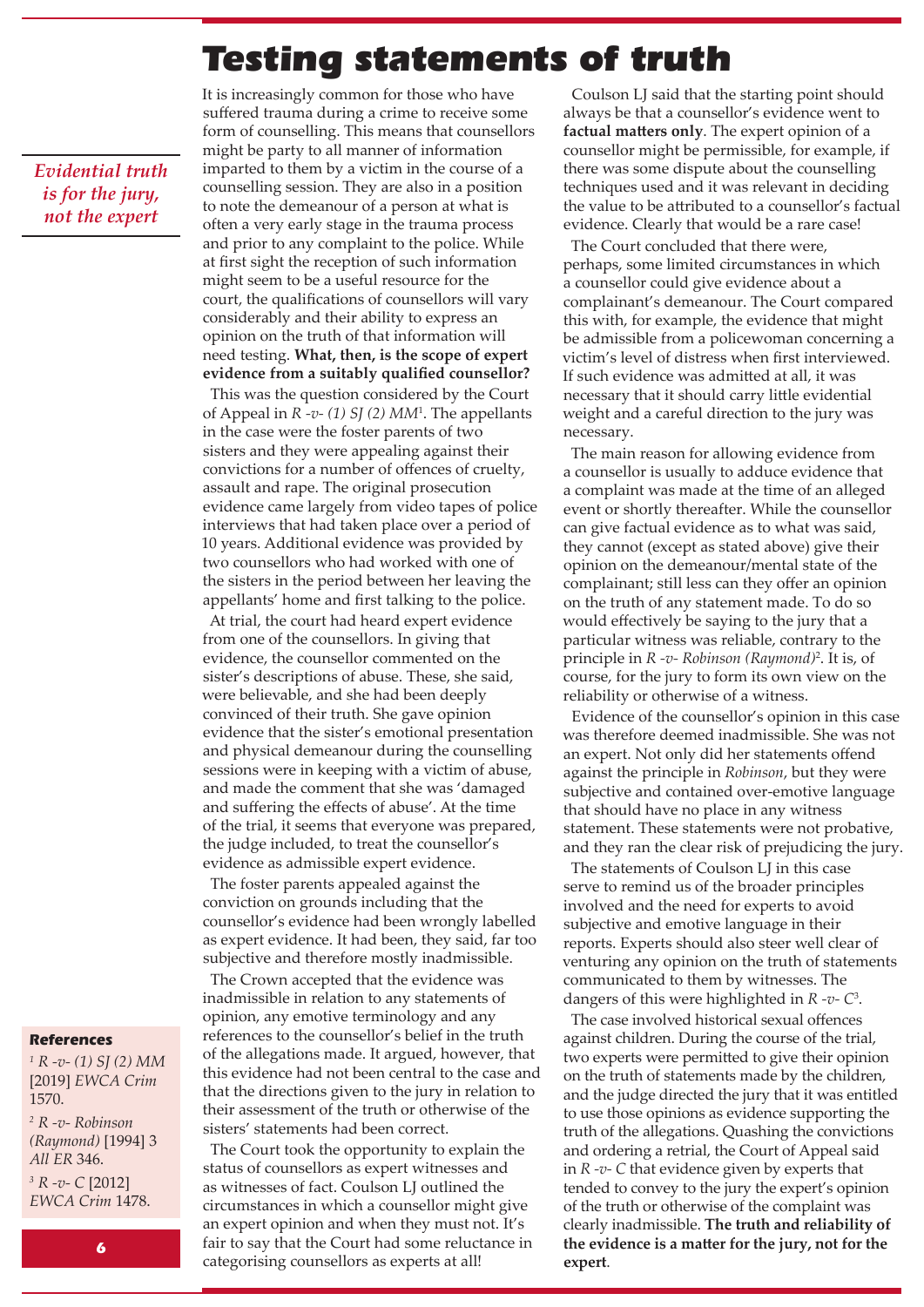# Mental health in Scottish courts

In most jurisdictions, evidence of abnormality of mind in support of a defence of diminished responsibility must be given by a suitably qualified expert. In recent years, however, there has been some departure from this in the Scottish criminal courts.

Following the hearing of an appeal in the case of *Galbraith*<sup>1</sup> by the Scottish High Court of Justiciary, it was taken that, on a broad interpretation, the court could accept nonexpert (lay) evidence expressing an opinion on whether a person suffered from an abnormality of mind and whether it was present at the time of a relevant incident. This interpretation was recognised in *Graham (Wendy) -v- HM Advocate High Court of Justiciary (Appeal)*<sup>2</sup> .

That case involved an appeal against a conviction for murder. The appellant had stabbed her partner multiple times having consumed alcohol and drugs. Although the appellant had advanced a plea of diminished responsibility, she did not adduce any medical evidence in support of it, despite having obtained a report from a psychiatrist who believed that the appellant's behaviour was highly suggestive of an emotionally unstable personality disorder.

The Crown adduced two forensic psychiatrists who considered that the most prominent feature at the time of the killing was the appellant's substantial consumption of alcohol and drugs. Accordingly, the judge withdrew the plea of diminished responsibility from the jury's consideration.

The appeal against conviction sought to adduce new evidence from a Chartered Psychologist on the appellant's psychological state at the time of the killing. The Chartered Psychologist's evidence advanced the view that the appellant would not have had the capacity to think rationally or control her reactions, having been driven by years of abuse and trauma. The Scottish Criminal Cases Review Commission had expressed the view that this new evidence might have led a reasonable jury to conclude that the appellant's responsibility for the killing of her partner was diminished.

The appeal court acknowledged that in Scotland there is no prohibition on persons who are not psychiatrists expressing an opinion on whether a person suffers from an abnormality of mind and whether it was present at the time of a relevant incident. However, it is still necessary that such evidence should pass the test in *Kennedy -v- Cordia (Services) LLP*<sup>3</sup> .

### **Kennedy -v- Cordia**

We have reported on *Kennedy* previously in *Your Witness* 83. In that case, the UK's Supreme Court gave detailed consideration to the admissibility of expert evidence generally and offered its views, amongst other matter, on the distinction between opinion and expert evidence of fact. The judge in *Kennedy* identified two grounds

that must be established before admitting expert evidence.

**1. Does the subject matter fall within that class of subjects upon which expert testimony is permissible?** (i.e. Is the subject matter such that a person without instruction or experience in that area of knowledge could not form a sound judgment without assistance from those possessing special knowledge? Does the opinion form part of a body of knowledge that is sufficiently well organised and recognised to be regarded as reliable?)

### **2. Has the expert acquired by study and experience sufficient knowledge to render the given opinion of value in resolving the issues?**

Applying the test in *Kennedy*, the court in *Graham* considered that, although a clinical psychologist might well be able to diagnose a personality disorder, it might be a different matter if they were being asked to give evidence about the interaction of the disorder with alcohol or drugs, or if they purported to speak to organic changes in a person's brain, which had not been confirmed by scanning.

Noting that there was no reasonable explanation as to why the psychologist's evidence had not been presented at the trial, the court took the view that the evidence was, in any event, not capable of being regarded by a reasonable jury as reliable. Even if it were, it was not likely to have had a material bearing on the jury's consideration of the issue of diminished responsibility.

Despite the broad interpretation of *Galbraith* that could allow non-expert opinion to be given on whether or not a person was suffering from an abnormality of mind, the court held that, in relation to opinion evidence from whatever discipline, it remains important that the court ensures that the **witnesses called to speak to the state of an accused's mind and its effect on subsequent actions have the appropriate qualifications, by training and experience, to give expert evidence**.

In dismissing the appeal, the court evidently had some misgivings concerning the broad interpretation of the judgment in *Galbraith*. It is, perhaps, unsurprising that concerns were expressed.

### **Leave it to the experts**

As matters stand, there is some danger that opinion evidence can be led in Scottish courts by persons who may not be competent to express such opinions. Giving its decision, the court suggested that the Scottish Law Commission should give consideration to the matter in its current review of the law of homicide, and that it should make appropriate recommendations on the qualifications that should be demanded by the court before a witness is asked to give evidence that might have very important and serious consequences in the context of a murder trial. We find it difficult to argue with that!

*Should courts accept lay opinions on abnormalities of the mind?*

### **References**

*<sup>1</sup> Galbraith (Kim) -v-HM Advocate (No.2)*  2002 *JC 1* [2001] 6 *WLUK* 455.

*<sup>2</sup> Graham (Wendy) -v-HM Advocate High Court of Justiciary (Appeal)* [2018] *HCJAC* 57.

*<sup>3</sup> Kennedy -v- Cordia (Services) LLP* [2016] UKSC 6.